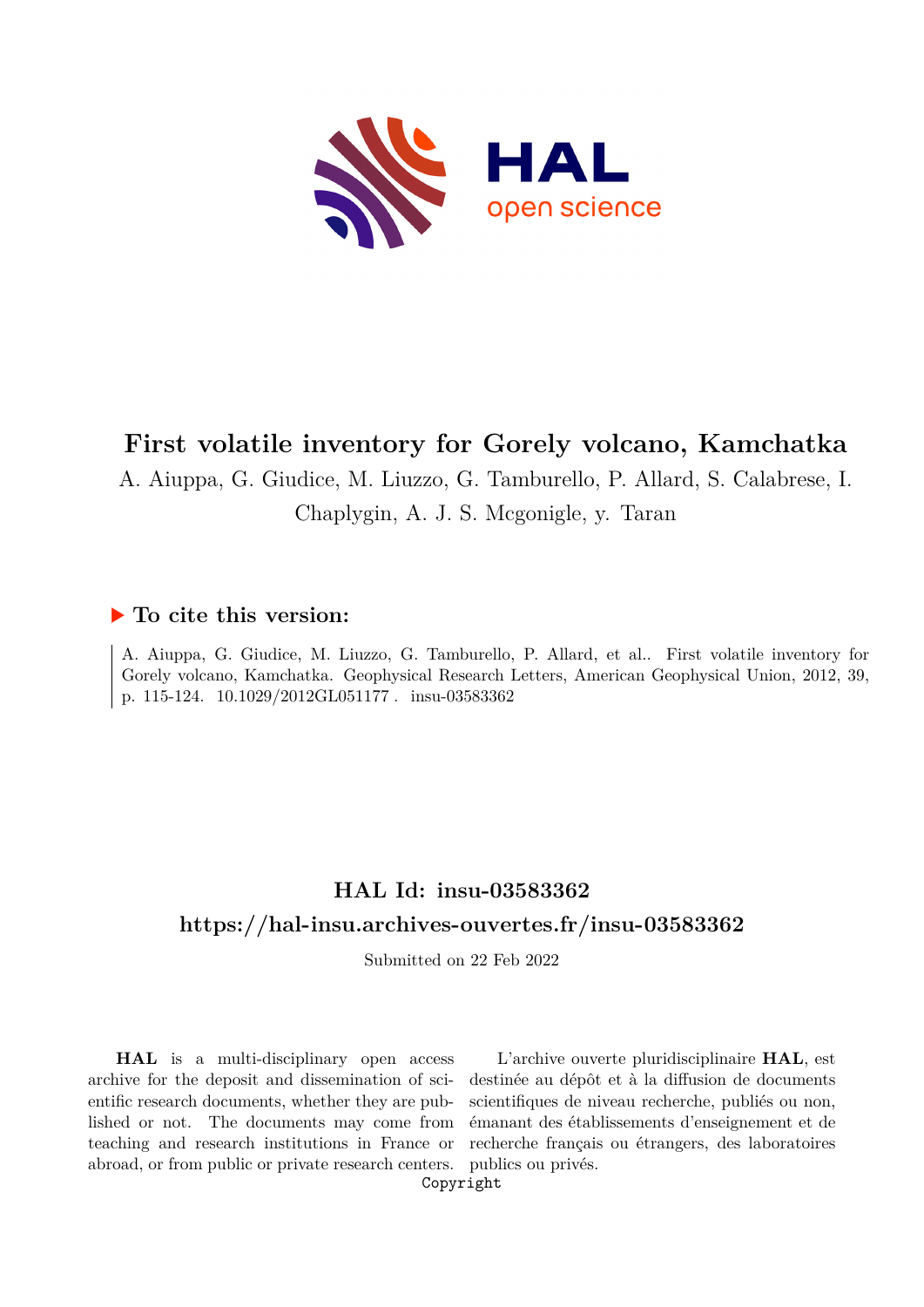### First volatile inventory for Gorely volcano, Kamchatka

A. Aiuppa,<sup>1,2</sup> G. Giudice,<sup>2</sup> M. Liuzzo,<sup>2</sup> G. Tamburello,<sup>1</sup> P. Allard,<sup>3</sup> S. Calabrese,<sup>1</sup> I. Chaplygin,  $4$  A. J. S. McGonigle,  $5$  and Y. Taran<sup>6</sup>

Received 31 January 2012; revised 29 February 2012; accepted 29 February 2012; published 28 March 2012.

[1] We report here the very first assessment of volatile flux emissions from Gorely, an actively degassing volcano in Kamchatka. Using a variety of in situ and remote sensing techniques, we determined the bulk plume concentrations of major volatiles (H<sub>2</sub>O ~93.5%, CO<sub>2</sub>, ~2.6%, SO<sub>2</sub> ~2.2%, HCl 1.1%, HF 0.3%,  $H_2$  0.2%) and trace-halogens (Br, I), therefore estimating a total gas release of  $\sim$ 11,000 tons day<sup>-</sup> during September 2011, at which time the target was noneruptively degassing at  $\sim 900^{\circ}$ C. Gorely is a typical arc emitter, contributing 0.3% and 1.6% of the total global fluxes from arc volcanism for  $CO<sub>2</sub>$  and HCl, respectively. We show that Gorely's volcanic gas  $(H_2O/SO_2 \sim 43, CO_2/SO_2 \sim 1.2,$  $HCVSO<sub>2</sub> \sim 0.5$ ) is a representative mean end-member for arc magmatism in the north-west Pacific region. On this basis we derive new constraints for the abundances and origins of volatiles in the subduction-modified mantle source which feeds magmatism in Kamchatka. Citation: Aiuppa, A., G. Giudice, M. Liuzzo, G. Tamburello, P. Allard, S. Calabrese, I. Chaplygin, A. J. S. McGonigle, and Y. Taran (2012), First volatile inventory for Gorely volcano, Kamchatka, Geophys. Res. Lett., 39, L06307, doi:10.1029/2012GL051177.

### 1. Introduction

[2] Arc volcanism at convergent plate margins is the primary pathway for exchanges of volatile matter between the Earth's mantle and surface environments (e.g., the hydrosphere and atmosphere) [Hilton et al., 2002]. The need to better understand the mechanisms and rates of volatile supply to the mantle via subduction, and volatile recycling through arc volcanism has motivated extensive work on the petrology of arc magmas [e.g., Pearce and Peate, 1995] and subducted sediments [Plank and Langmuir, 1998], and on the chemical and isotopic composition of volcanic gases in arc settings [Fischer, 2008]. The Kamchatka (K) peninsula, in the north-west of the Pacific 'Ring of Fire', is one of the most active volcanic arcs on Earth, with 29 historically erupting volcanoes along the  $\sim$ 700 km-long Eastern Volcanic Belt (EVB; Figure 1a). This runs parallel to the Kurile-Kamchatka (KK) trench where 80–100 My old oceanic Pacific plate is subducted underneath Eurasia at  $\sim$ 7.6–7.8 cm·year<sup>-1</sup> [Gorbatov et al., 1997]. Magma generation beneath Kamchatka arises from 5–18% partial melting of a subduction-modified

6 Instituto de Geofísica, UNAM, Coyoacán, Mexico.

DMM-like (Depleted MORB Mantle) source [Portnyagin et al., 2007].

[3] Whilst volatile input and output fluxes are now reasonably constrained for some volcanic arcs, very little previous work has been devoted to the Kamchatkan case [Taran, 2009]. In particular,  $SO<sub>2</sub>$  flux data exist for only four of the ten persistently degassing volcanoes in the arc. Taran [2009] therefore outlined the need to considerably extend the study of gas compositions and fluxes from Kamchatka volcanoes in order to quantitatively assess their contribution to global volcanic emissions.

[4] The 11th field Workshop of the IAVCEI (International Association of Volcanology and Chemistry of the Earth's Interior) Commission on the Chemistry of Volcanic Gases (CCVG), held in Kamchatka in September 2011, provided us an apposite opportunity to perform such measurements, in particular, at Gorely volcano, located  $\sim$ 70 km south of Petropavlovsk-Kamchatsky (Figure 1a). Here we report on the very first compositional and volatile flux data for openvent emissions from this very active volcano, obtained from combined in situ and remote sensing measurements. These results add to our existing knowledge of volcanic degassing in Kamchatka, and enhance constraints on the abundances and origins of volatiles from the mantle source which feeds volcanism in the north-west Pacific region.

### 2. Gorely Volcano

[5] Gorely is a large  $(25 \text{ km}^3; 1830 \text{ m high})$  shield-like Holocene volcano located at the northern end of the southern segment of the EVB. It stands  $\sim$  120 km above the slab surface and occupies a rear-arc position relative to the volcanic front  $(\sim 15$  km westward of the EVB [see *Duggen et al.*, 2007]). Gorely's active edifice has the form of a  $\sim$ 3 km linear ridge (oriented WNW), composed of at least three main coalescing volcanic cones (Gorely 1–3) that are hosted in a 30–40 ka old caldera [Selyangin and Ponomareva, 1999]. This caldera was formed during a large  $(\sim 100 \text{ km}^3)$  ignimbrite-forming andesitedacite eruption. The post-caldera Holocene activity of Gorely 1–3 alternated between phases of persistent degassing and Vulcanian-style explosive eruptions, with periods of voluminous  $(>0.1 \text{ km}^3)$  lava flow eruptions from the volcano's rift systems (Figure 1b) [Selyangin and Ponomareva, 1999]. All eruptions in the 20th century (1929–31; 1959–61; 1980–81; 1984–86) arose from the south-westernmost crater (500–700 m across) within the Gorely 2 cone, and were moderately explosive (VEI  $\leq$  3) with emission of basaltic-andesitic ash. After the 1984–86 eruption, an acidic lake was formed in this crater, which has also manifested persistent fumarolic activity with steam plumes rising several km high on occasion (KVERT). At the time of our campaign, on September 6th 2011, vigorous jetlike degassing was taking place from a hot ( $\sim$ 900°C)  $34\times 45$  m<sup>2</sup> open-vent (Figure 1c) and hot fractures in the northern wall of

<sup>1</sup> DiSTeM, Università di Palermo, Palermo, Italy.

<sup>2</sup> Istituto Nazionale di Geofisica e Vulcanologia, Palermo, Italy.

<sup>3</sup> Institut de Physique du Globe de Paris, UMR 7154 CNRS, PRES Sorbonne Cité, Paris, France. <sup>4</sup>

<sup>&</sup>lt;sup>4</sup>IGEM, RAS, Moscow, Russia.

<sup>5</sup> Department of Geography, University of Sheffield, Sheffield, UK.

Copyright 2012 by the American Geophysical Union. 0094-8276/12/2012GL051177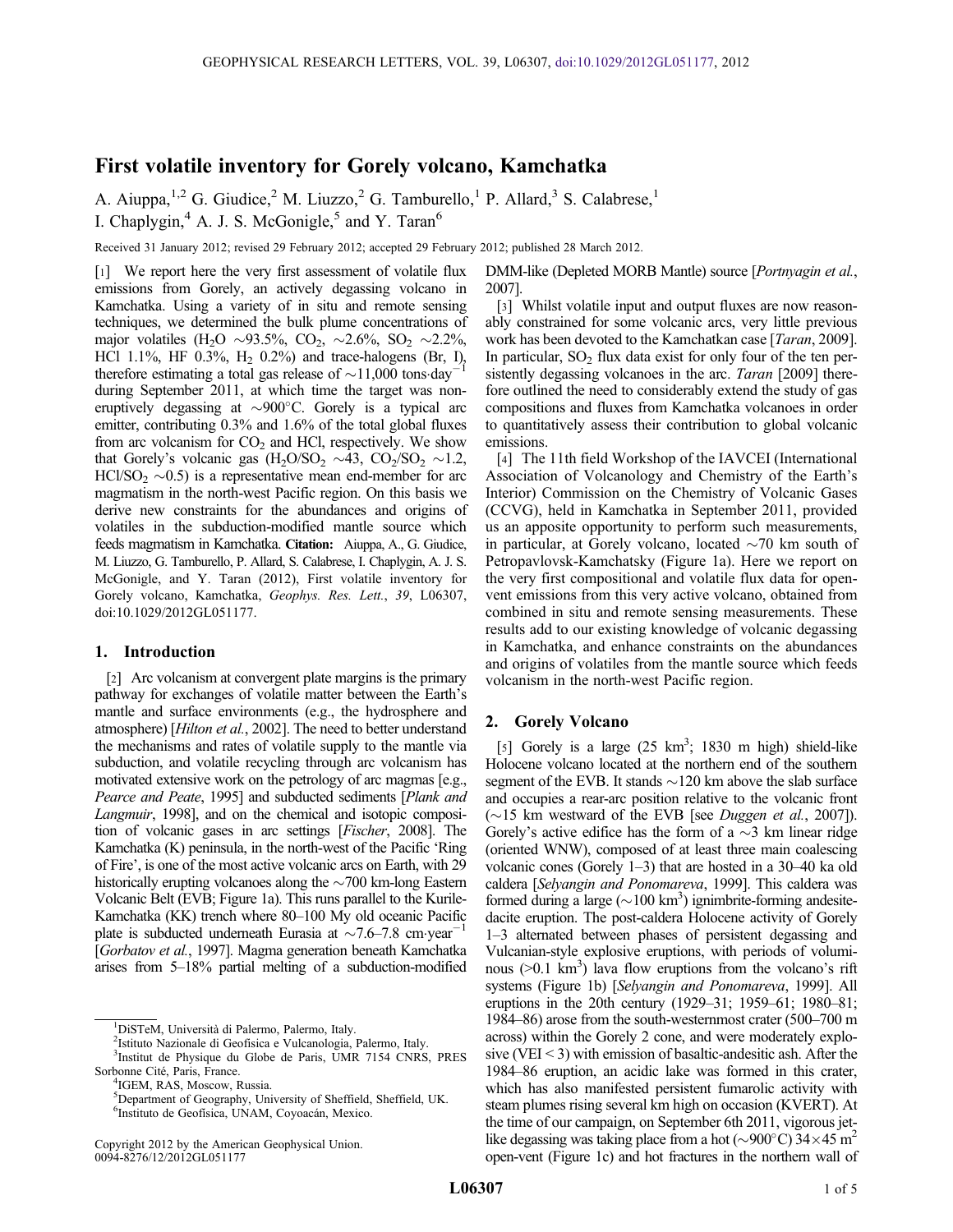

Figure 1. (a) Location of Gorely volcano (red triangle) and the Eastern Volcanic Front (EVF) (b) photo of Gorely summit (by A. Sokurenko; from KVERT web site) with location of observation sites; (c) the open-vent on September 6th (the diamond shows the MultiGAS site); (d) pseudo-colour image of  $SO<sub>2</sub>$  concentrations in the plume, derived from the UV camera; (e)  $\sim$ 1 h time-series of the SO<sub>2</sub> flux.

the crater. This open-vent degassing, which started in 2009 and has intensified since June 2010 (opening of a red glowing vent was first reported on June 16, 2010), was observed to display cyclical variations in magnitude and character (alternating between transparent blue venting and whiter vapour-richer fuming) over timescales of a few minutes.

#### 3. Measurements

[6] A dual-UV camera set up (see auxiliary material for details) was used to obtain time series of the  $SO<sub>2</sub>$  flux released by Gorely, at a resolution of 0.33 Hz.<sup>1</sup> More than 5 hours of observations were performed from a site  $\sim$  5 km north-east of the volcano's summit (Figure 1b).  $SO_2$  fluxes varied considerably during our observations (from  $2.6$  to  $16 \text{ kg s}^{-1}$ ) and showed periodic variations (pulsations of 150–400 s; Figure 1e), in tandem with the pulsed degassing behaviour evident at the summit vent. The mean  $SO_2$  flux discharge over the measurement period was  $800 \pm 250$  tons day<sup>-1</sup>.

[7] We contemporaneously deployed a portable MultiGAS sensor [Aiuppa et al., 2010] on the northern rim of Gorely crater, 300 m downwind of the source (Figure 1b), for measuring (at 0.5 Hz and for  $\sim$ 2 hours) the concentrations of major volcanogenic gas species in the plume. Due to the wind conditions the volcanic plume was often lofted gently above the instrument site, enabling good characterisation of the ambient air background. These concentrations obtained for  $H_2O$  $(\sim 11,0000 \text{ ppmV})$ , CO<sub>2</sub> ( $\sim 389 \text{ ppmV}$ ), SO<sub>2</sub> (<0.05 ppmV) and H<sub>2</sub> ( $\sim$ 0.55 ppmV) are typical of *normal* air, as further confirmed by additional background measurements taken on the volcano's slopes. Intermittently, increased wind speed

<sup>1</sup>Auxiliary materials are available in the HTML. doi:10.1029/ 2012GL051177.

advected the plume to our instrument, leading to significant concentration increases in  $H_2O$ ,  $CO_2$ ,  $SO_2$  and  $H_2$  (by up to  $\sim$ 300, 8.4, 6.5 and 0.5 ppmV, respectively) with respect to ambient air. The positive correlations between backgroundcorrected gas concentrations (Figure 2) demonstrate the strong volcanogenic signal. From the slopes of the best-fit regression lines, we derive the following characteristic molar ratios in the volcanic plume:  $H_2O/SO_2$  (43  $\pm$  13),  $CO_2/SO_2$  (1.2  $\pm$  0.1) and  $H_2/SO_2$  (0.11  $\pm$  0.02). H<sub>2</sub>S was not detected throughout our measurements  $(H_2S/SO_2 \le 0.02)$  (see Table S1 in the auxiliary material).

[8] Sets of base-treated filter packs were simultaneously collected to derive the in-plume halogen (HCl, HF, Br and I) concentrations and the halogens/ $SO_2$  ratios (Table S1). We find that Gorely's plume emissions display halogen/ $SO<sub>2</sub>$  and interhalogen volatile ratios that are typical of arc volcanic gases [Fischer, 2008; Aiuppa, 2009]. This applies in particular to  $\text{HBr/SO}_2$  and  $\text{HI/SO}_2$  ratios (5.3⋅10<sup>-4</sup> and 9.1⋅10<sup>-5</sup>), even though available data for Br and I in arc volcanic gases are far less abundant than those for Cl and F. Moreover, our filter pack-based  $SO<sub>2</sub>/HCl$  molar ratios of 1.8–2 fall well within the S/Cl range (1.2–2.7) for Kamchatka parental melts, as inferred from dissolved S and Cl in crystal-hosted melt inclusions [Portnyagin et al., 2007]. In contrast, our Cl/F ratios  $(3.6-3.8)$  are at the upper limit for K parental melts  $(1.2-3.7)$ [Portnyagin et al., 2007]), in view of the weaker degassing release of fluorine, which is rather more soluble than Cl in mafic magmas [e.g., Aiuppa, 2009].

#### 4. Discussion

#### 4.1. Gorely Gas Composition

[9] The molar composition of Gorely's magmatic gas is computed (Table S1) from the above volatile ratios, on the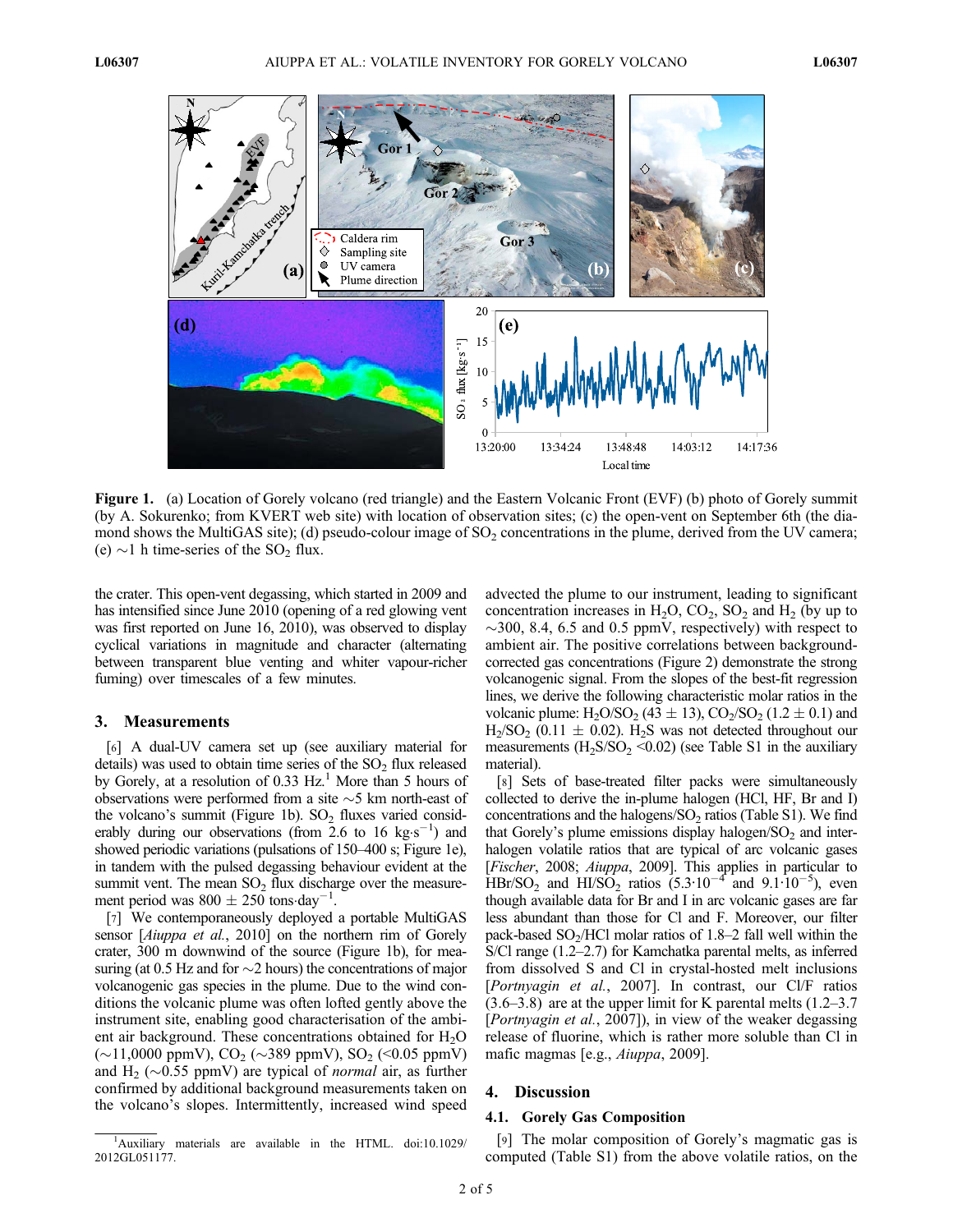

Figure 2. Scatter plots of major volcanic gas species in the plume (from MultiGAS). The derived  $X/SO<sub>2</sub>$  ratios are indicated ( $\mathbb{R}^2$  of regression line in parenthesis). SO<sub>2</sub>, in the x-axis, is taken as a "plume marker" because of its very low atmospheric concentrations. Only in a few conditions (dense plume) was the *volcanic* H<sub>2</sub>O signal distinguished over the large and fluctuating background.

basis that we measured all the significant components of high temperature volcanic gases except carbon monoxide. When compared with currently available data for high-T volcanic gases in the Kamchatka-Kurile arcs [Fischer, 2008], Gorely's gas is the poorest in water (93.5%), the richest in both  $CO<sub>2</sub>$  (2.6%) and SO<sub>2</sub> (2.2%), and moderately rich in HCl (1.1%). The  $H_2O$  content and  $H_2O/SO_2$  ratio  $(43 \pm 13)$  are even lower than those of 950 °C gases from Kudryavy volcano in the Kuriles [Taran et al., 1995], the most accessible location for magmatic degassing in the entire arc (H<sub>2</sub>O = 94.4–95.3% and H<sub>2</sub>O/SO<sub>2</sub> = 46.5–52.5). Our results therefore contradict the previous suggestion [Fischer, 2008] of an exceptionally high  $H_2O/SO_2$  (>250) average signature for Kamchatka's volcanic gases, which was probably biased by unusually  $SO_2$ -poor (<0.2%) samples from late-stage (S-depleted) lava flow degassing at Alaid, Kliuchevskoi and Tolbachik volcanoes (ten times poorer in  $SO<sub>2</sub>$  than central degassing from both Gorely and Kudryavy; both  $\sim$ 2.0%). Our MultiGAS derived composition for Gorely is well matched with volcanic gas data from other basaltic arc volcanoes (e.g., Masaya, Villarrica, Miyakejima; H2O: 94–95%) [Shinohara, 2008].

#### 4.2. Volatile Budget

[10] The SO<sub>2</sub> flux of 800  $\pm$  250 tons $\cdot$ day<sup>-1</sup> we measured at Gorely on September 6th 2011 is the first ever reported for this volcano and the greatest yet determined for any volcano in Kamchatka [Taran, 2009]. Although we cannot evaluate the temporal stability of this rather large  $SO<sub>2</sub>$  release, this degassing rate from Gorely corresponds to a significant fraction (up to 40%) of the current estimated total from the entire K arc segment  $(≥2000$  t·day<sup>-1</sup> [Taran, 2009]) and exceeds the total estimated flux from the Kamchatka arc of  $\sim$ 290 t/day, which was based on global extrapolations [Fischer, 2008]. The measured  $SO<sub>2</sub>$  flux, combined with the plume composition, allows us to assess Gorely's emission rates for all detected gas species (Table S1). The calculated fluxes range from 9700 tons day<sup>-1</sup> for H<sub>2</sub>O to 0.14 tons day<sup>-1</sup> for HI, summing up to  $11,000$  tons day<sup>-1</sup> overall. These emission rates render Gorely as a typical arc emitter, contributing to about 0.6%

 $(H_2O)$ , 0.3%  $(CO_2)$ , and 1.5–1.6%  $(SO_2, HCl)$  of the global volatile fluxes currently estimated for arc volcanism [Wallace, 2005; Fischer, 2008; Taran, 2009].

#### 4.3. Gorely's Gas, an End-Member for the North-West Pacific Arc Region

[11] Our measurements are put in the context of previous Kamchatka gas observations in Figure 3. The diagrams illustrate the strong temperature dependence of measured gas compositions: low temperature  $(\leq 300^{\circ} \text{C})$  volcanic gases, which are more affected by secondary processes (e.g., reactions with fumarolic wall rocks, condensation of sublimates/incrustations and liquid water-gas interactions) show a wide compositional range, typically with high  $CO_2/SO_2$  and  $SO_2/HC$  ratios (due to losses of  $SO<sub>2</sub>$  and the even more soluble HCl); whereas hightemperature ( $>445^{\circ}$ C; the boiling point of native sulphur) gases are far less affected by such processes, displaying lower values of  $CO<sub>2</sub>/SO<sub>2</sub>$  and  $SO<sub>2</sub>/HCl$ , in a narrower range. Hence, a meaningful comparison between different arcs is possible only for high-temperature volcanic gas samples. As previously mentioned, our Gorely data closely match the compositions of high-T (>900 $^{\circ}$ C) magmatic gases from Kudryavy [*Taran et al.*, 1995; Fischer et al., 1998], suggesting a magmatic signature with  $CO_2/SO_2 = 1-1.4$  and  $SO_2/HC = 1.9-3$  for the Kamchatka-Kurile (KK) arc system.



**Figure 3.** Temperature dependence of (a)  $CO<sub>2</sub>/SO<sub>2</sub>$  and (b)  $SO<sub>2</sub>/HCl$  molar ratios in volcanic gas samples from the NW Pacific. Data from Fischer [2008], Shinohara et al. [2008], Taran [2009] and Werner et al. [2011, and references therein].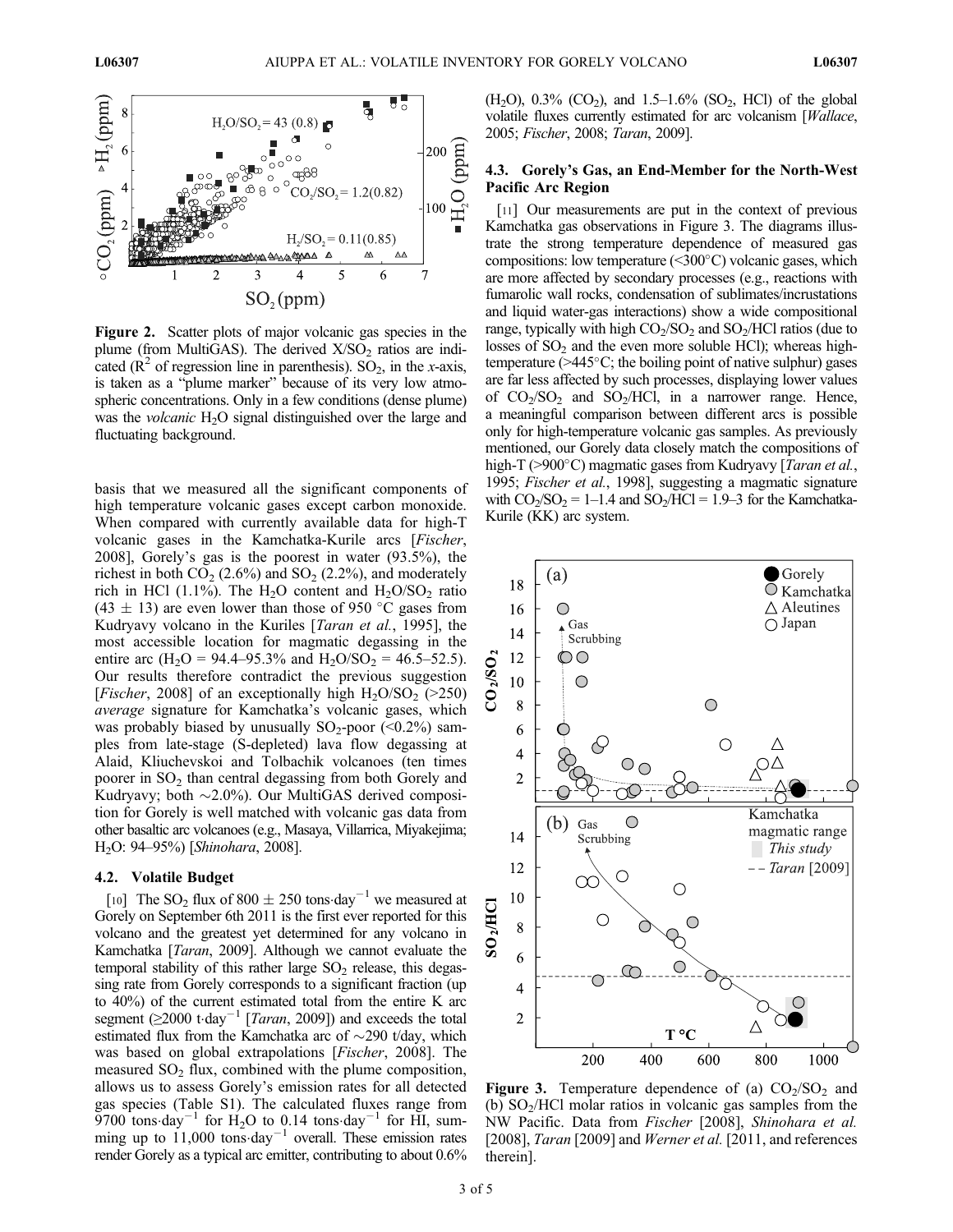

Figure 4. Volatile ratios in Gorely's gas plume compared with gas data across the NW Pacific (source and symbols as in Figure 3). The compositional fields of Kamchatkan parental melts (PM) [Portnyagin et al., 2007], DMM [Saal et al., 2002], subducted materials entering the slab (input fluxes, IF [*Taran*, 2009]), and our inferred compositions for the Kamchatkan source mantle (KM) and the slab-derived fluid component (SC), are also shown. See text for discussion.

[12] Figure 3 additionally shows that gas data from Japanese and Alaskan volcanoes plot on the same temperaturecomposition array as the KK volcanic gases. High-temperature  $(\geq 700^{\circ}$ C) volcanic gases from Japan clearly converge onto low  $CO<sub>2</sub>/SO<sub>2</sub>$  (0.4–3) and SO<sub>2</sub>/HCl (1.8–2.8) ratios, similar to those of Gorely and the KK arc. Measurements at poorly accessible Alaskan volcanoes have been more sporadic, in comparison, (see *Werner et al.* [2011] for a recent review), and since the majority of these volcanoes are glaciated the possibility of gas scrubbing merits attention. However, Werner et al. [2011] argued that during recent (1980s to present) volcanic unrests at six Alaskan (Cook Inlet) volcanoes, the gas compositions typically converged toward a relatively narrow  $CO<sub>2</sub>/SO<sub>2</sub>$  ratio range of 0.5–2, indicating truly magmatic conditions with little or no sulphur scrubbing. Indeed, our Gorely gas composition plots in the very middle of this range (Figure 3). In comparison, the mean  $CO<sub>2</sub>/SO<sub>2</sub>$ ratios (1.4–4.8; Figure 3a) of high-temperature gases and/or eruptive plumes released during (or shortly after) magmatic eruptions at Augustine (1976, 1989, and 2006) and Redoubt (1989–90 and 2009) volcanoes in Alaska fall at or even above the upper limit of the above range, which may indicate short-lived supply of deeper-derived  $(CO<sub>2</sub>-enriched)$  magmatic vapour during paroxysmal eruptive phases.

[13] In summary, from this regional comparison we find that high temperature volcanic gases from the Kamchatka-Kurile, Japan and Alaska arcs converge into a narrow compositional range (Figure 3), even though they are separated by thousands of kilometres. Such an observation suggests relatively uniform abundances and behaviour of volatiles in the corresponding magma sources. In that respect, we note that Gorely's gas composition, especially its low  $H_2O/SO_2$ (43), fits remarkably well with the volatile abundances and average  $H_2O/S$  (39) ratio measured in feeding EVB parental magmas [Portnyagin et al., 2007]. Taking into account the arguments above, we therefore propose that Gorely's gas

composition may represent a good proxy for the magmatic gas end-member composition in the north-west Pacific region, as depicted in Figure 4 and discussed below.

### 5. Concluding Remarks: Insights Into Volatile Contents and Origins in Kamchatka Mantle

[14] Accepting that Gorely's gas plume composition carries a strictly magmatic volatile signature, as argued above, our results provide new constraints on both the  $CO<sub>2</sub>$  abundance and the origins of volatile components in the Kamchatka mantle source. The  $H_2O$ , S, Cl and F contents of K parental magmas have recently been quantified by *Portnyagin et al.* [2007]. By combining their parental melt S content (0.07–0.27%) with our inferred  $CO_2/SO_2$  ratio (1.2) in Gorely's volcanic gas, a  $CO_2$ content of 0.13–0.45% in these parental melts is inferred. This is in the range estimated for most arc magmas [Fischer and Marty, 2005; Wallace, 2005]. Following the procedure of Duggen et al. [2007], the  $CO_2$ -completed volatile content of Kamchatka parental melts (Figure 4) can then be used to calculate the volatile composition of the K mantle source. We did just this by solving a batch melting equation for each volatile, assuming a 10% mantle melting fraction [Duggen et al., 2007] and using vapour-melt distribution coefficients from Saal et al. [2002]. The so-calculated volatile ratios in the K mantle (KM) are clearly distinct from DMM (data from Saal et al. [2002]), pointing to pervasive mantle fertilization by slab-derived fluids (Figure 4). Furthermore, on the basis that KM involves 0.3– 1 wt% addition of a slab component (SC) to DMM [Duggen et al., 2007] and, using simple mass balance equations, we compute a SC bulk fluid molar composition of  $\sim 87\%$  H<sub>2</sub>O,  $\sim$ 5.8% CO<sub>2</sub>,  $\sim$ 3.2% S,  $\sim$ 2.9% Cl and  $\sim$ 0.4% F (Figure 4). Since major silicate components are not included in the calculations, our inferred SC volatile contents are maxima, whilst the chemical ratios should be close to the actual values. According to mass balance calculations, the SC would contribute 94–98% of total H<sub>2</sub>O and Cl,  $\sim$  70% of the CO<sub>2</sub>, and 38–41% of total S and F in generated magmas. Our estimated SC composition diverges from the average volatile composition of subducted materials entering the slab - the K arc input fluxes (IF) - hypothesised by Taran [2009] (Figure 4). We stress, however, that the latter estimate is based upon compositions of sediments and altered ocean crust for Pacific arc segments other than Kamchatka (for which such data, unfortunately, are unavailable): this may explain, at least partly, the mismatch between SC and IF found here. In particular, the carbon-poorer signature of our SC relative to Taran's [2009] IF, in accord with the low  $CO<sub>2</sub>/SO<sub>2</sub>$  signature of the KK gases, could be explained by the relative absence of subducted carbonate sediments in the NW Pacific, in comparison to other arc segments [Plank and Langmuir, 1998]. Alternatively, less effective carbon extraction from subducted materials (with respect to the more easily released Cl), and/or carbon-rich sediment accretion/off-scraping [Hilton et al., 2002] might contribute to this discrepancy. Further studies will be needed to resolve this issue.

<sup>[15]</sup> Acknowledgments. This study benefited from logistical support from the Kamchatsky Institute of Volcanology and Seismology during the 11th IAVCEI-CCVG Workshop. T. Fischer and E. Hauri are acknowledged for their useful comments on the paper.

<sup>[16]</sup> The Editor thanks Tobias Fischer and Erik Hauri for their assistance in evaluating this paper.